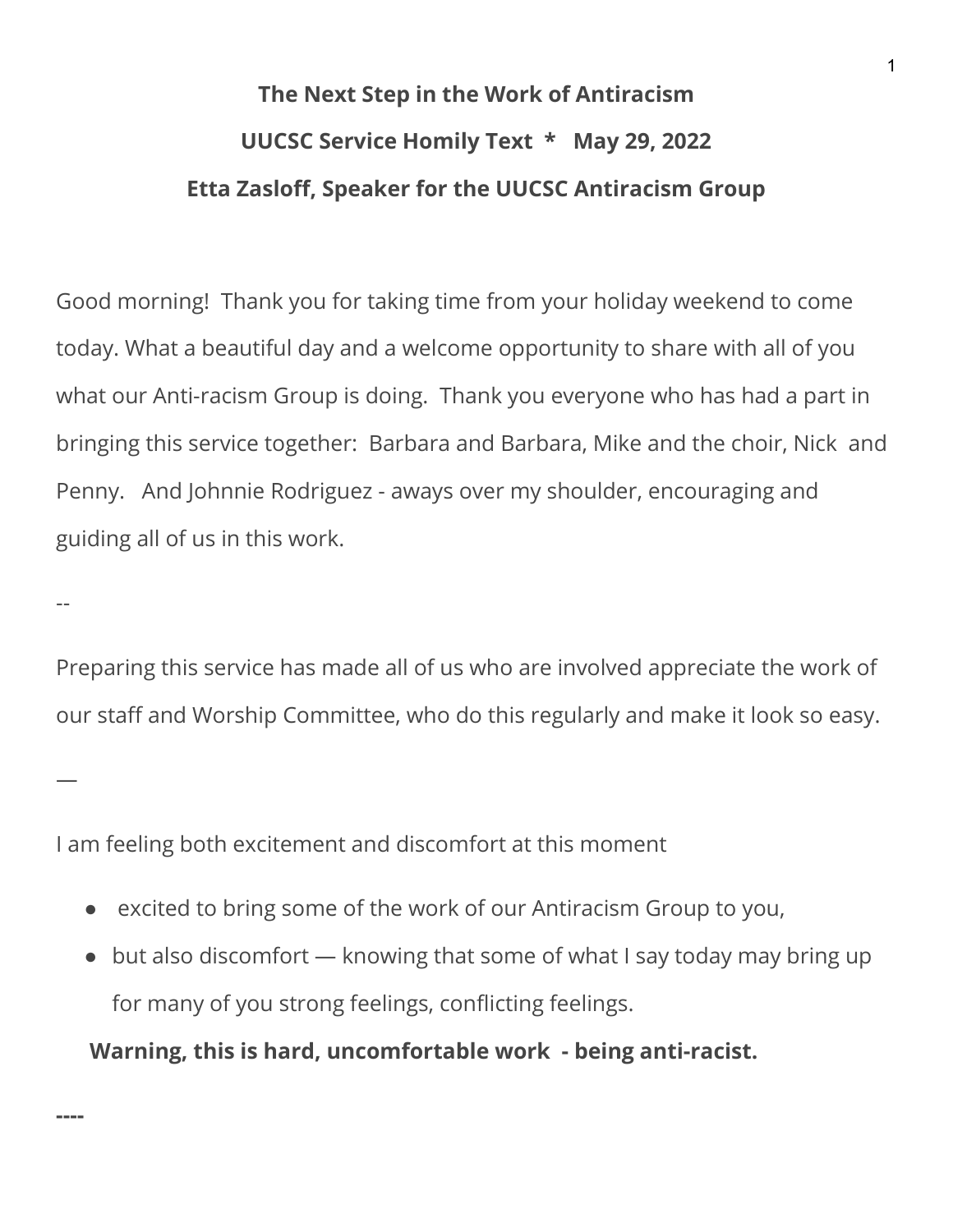Our group was initiated on Zoom - in June 2020 by then Rev. DL Helfer, in the aftermath of the death of George Floyd by police. While countless other Black people - [Breonna Taylor,](https://www.cosmopolitan.com/politics/a32756881/breonna-taylor-gofundme-petition-birthdayforbreonna/) Ahmaud Arbery, Rayshard Brooks, Elijah McClain, just to name a few - had met a similar fate at the hands of police — this time there was a overwhelming feeling of urgency to do something more - something more than our ongoing Racial Justice work.

The isolation during the Pandemic slowed us down – it created a space and a need for community - a community where we could process this event historically and currently.

So we came together and with lots of hiccups and bumps in the road, we mastered meeting on Zoom. During the first year we met every Monday. Now, we are meeting twice a month on Mondays and continuing our work to become antiracist.

We began to see differently, as we listened with new, willing ears to personal stories of current mistreatment of Black and indigenous people at the hands of the police -- in schools -- and in public places. We quickly realized that the problem was much bigger than a policing issue.

–---

--------------

The underlying tenet of antiracism, according to scholar Ibram Kendi who, by the way, is the Ware Lecturer at the UUA General Assembly next month, is the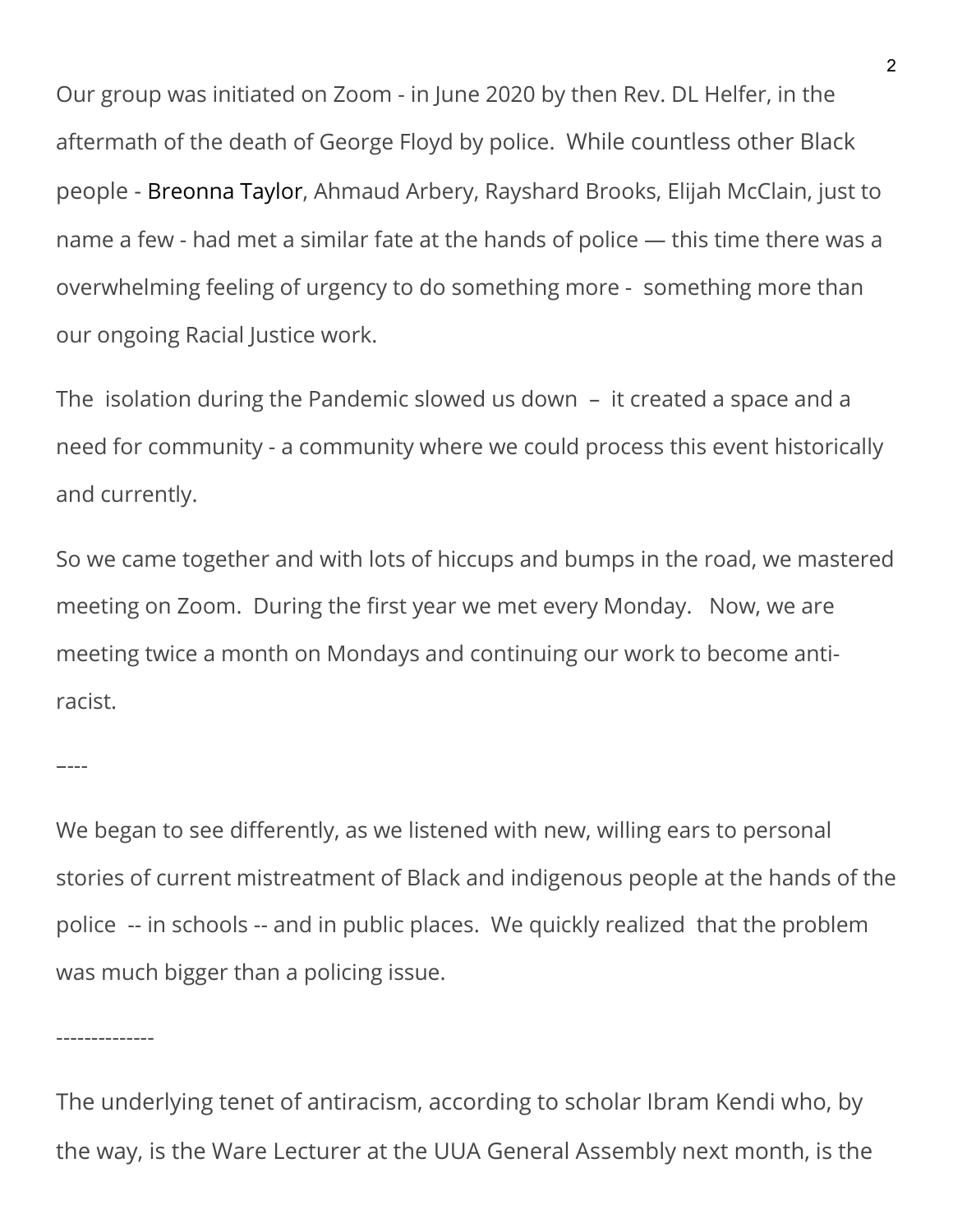basic belief in our humanity - that all races and ethnic groups are equal and deserving of the same **opportunities - key word, opportunities.** But he says, we must do more than **believe** that premise: **the most important part of anti-racism is to do something to make it so.** 

We at UUCSC have begun - we have adopted an 8th principle - and I repeat it here as a reminder that this is spiritual work:

The eighth principal reads - we are journeying toward spiritual wholeness -by working to build a diverse multicultural Beloved Community -- by our actions that accountably dismantle racism -- and other oppressions in ourselves and our institutions."

How do we do that? How do we move beyond reading and believing it? How do we **live** that 8th principle? I feel that is clearly stated – **By our actions.**

One action to start with is to **seek the truth,** and realize that sometimes it hurts, but we must know it in order to move forward.

As we examine our present day institutions for historical inequities, we come to understand how – the tendrils of slavery, including the period of **separate but equal**, – and the **Jim Crow era** stretch into the present. Mo**st glaring** is how we have been complicit by looking away, and how **we did not pay close** 

## **attention.**

**-----**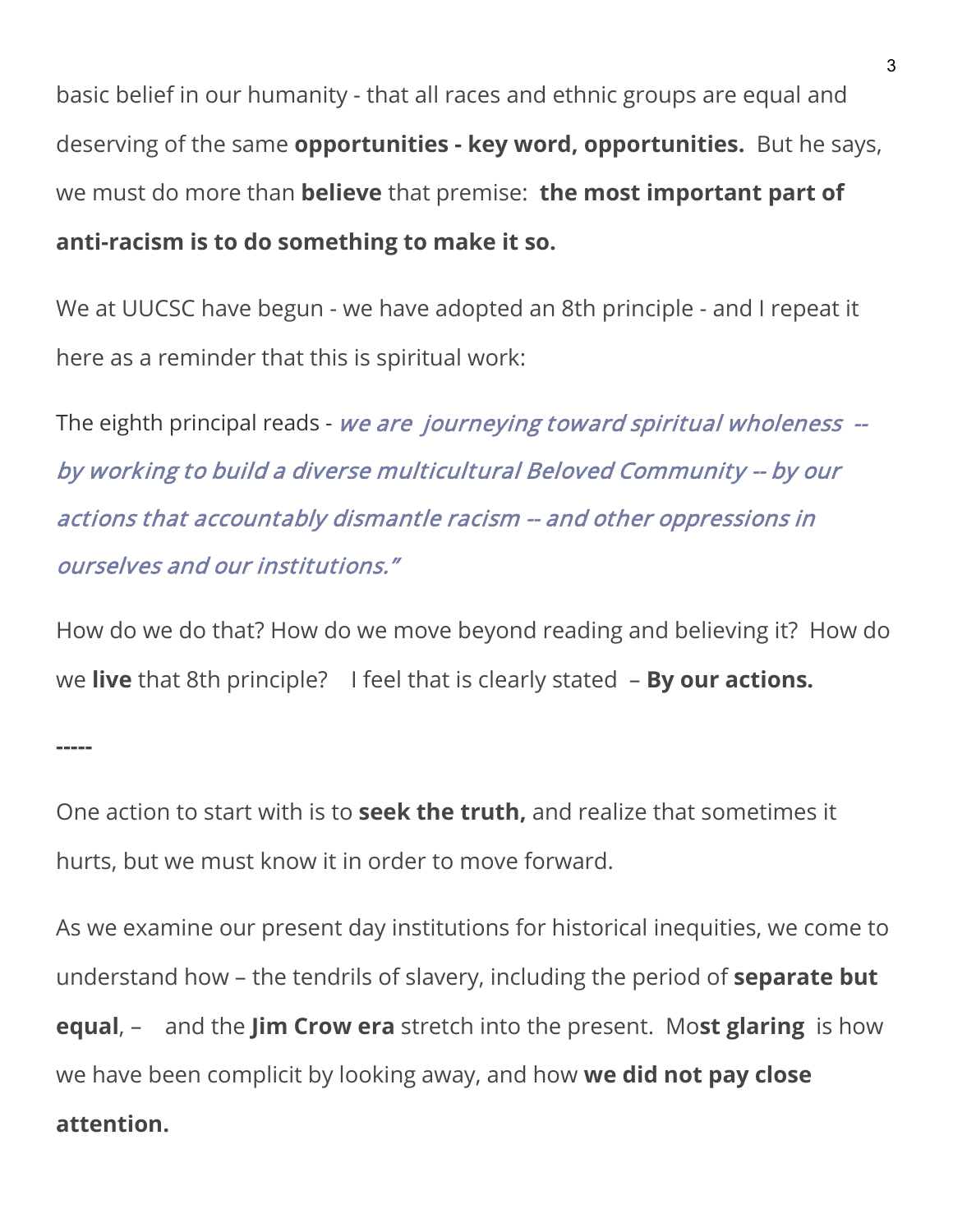As we learn and understand that things are wrong, it is harder to look away and accept the status quo. Listening to Black and Indigenous Americans tell their stories of insult--, discrimination--, and suspicion—based on their skin color, helps us respond with appropriate and supportive action.

But, the far-right resistance is strong, well funded, and pervasive - cleverly framed linguistically to stir up **emotional responses on the face** to hide the underlying issue of racism.

All of this backlash is a clever distraction to occupy us from focusing on undoing systemic racism. Our challenge? To **NOT** look away again in silence. We need to be at full attention to this development.

Perhaps you recently have seen news reports of reparations and reconciliation efforts for US slavery. If we are serious about undoing systemic racism, the next step is to rise above the chaos and have a discussion about **REPARATIONS.**

## **How many of you know what REPARATIONS for slavery is about?**

—-

**REPARATIONS** is generally defined as the making of amends for a wrong one has done, by paying money to or otherwise helping those who have been wronged.

Black and indigenous Americans were NEVER paid for the labor they provided that made white people rich and built the American economy. They were kidnapped, beaten, raped and worked to the bone to in order to increase the wealth of their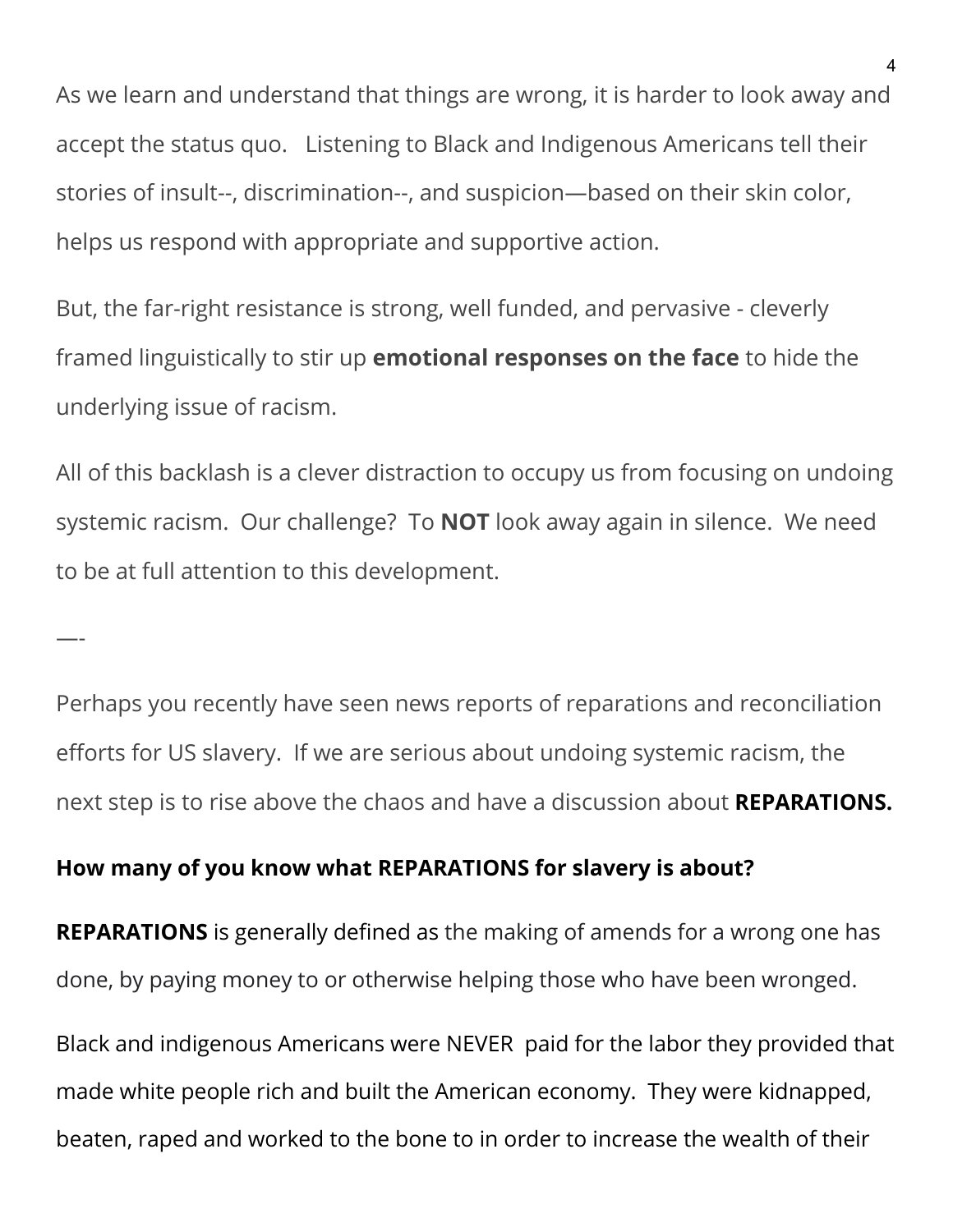masters, valued less than people with white skin – a myth that perpetuates today in some circles and influences personal behavior and policy.

-----

Even after the institution of slavery was abolished, the myth of Black inferiority persisted, most remarkably in the denial of Black citizens the same opportunities as white citizens to build wealth. Black and Indigenous Americans have been asking for centuries to be seen as fully human and to be paid back for all the ways that we, collectively the United States of America, have benefited and continue to benefit from their exploitation. **They want justice, as well as equitable representation everywhere.** 

**---**

You may notice some visceral reactions in your mind or your gut to my suggestion that reparations are the necessary next step. I invite you to be curious about your reactions as you consider what we're being asked to do by Black and Indigenous Americans. Does it feel right? Unfair? Scary? Impossible? I'm asking you to pause and consider what it would mean to take the next step in righting the wrongs…

—--

Reparations is a concept rooted in international law. It involves specific forms of **repair** to specific individuals, groups of people, or nations for specific harms they have experienced in violation of their human rights.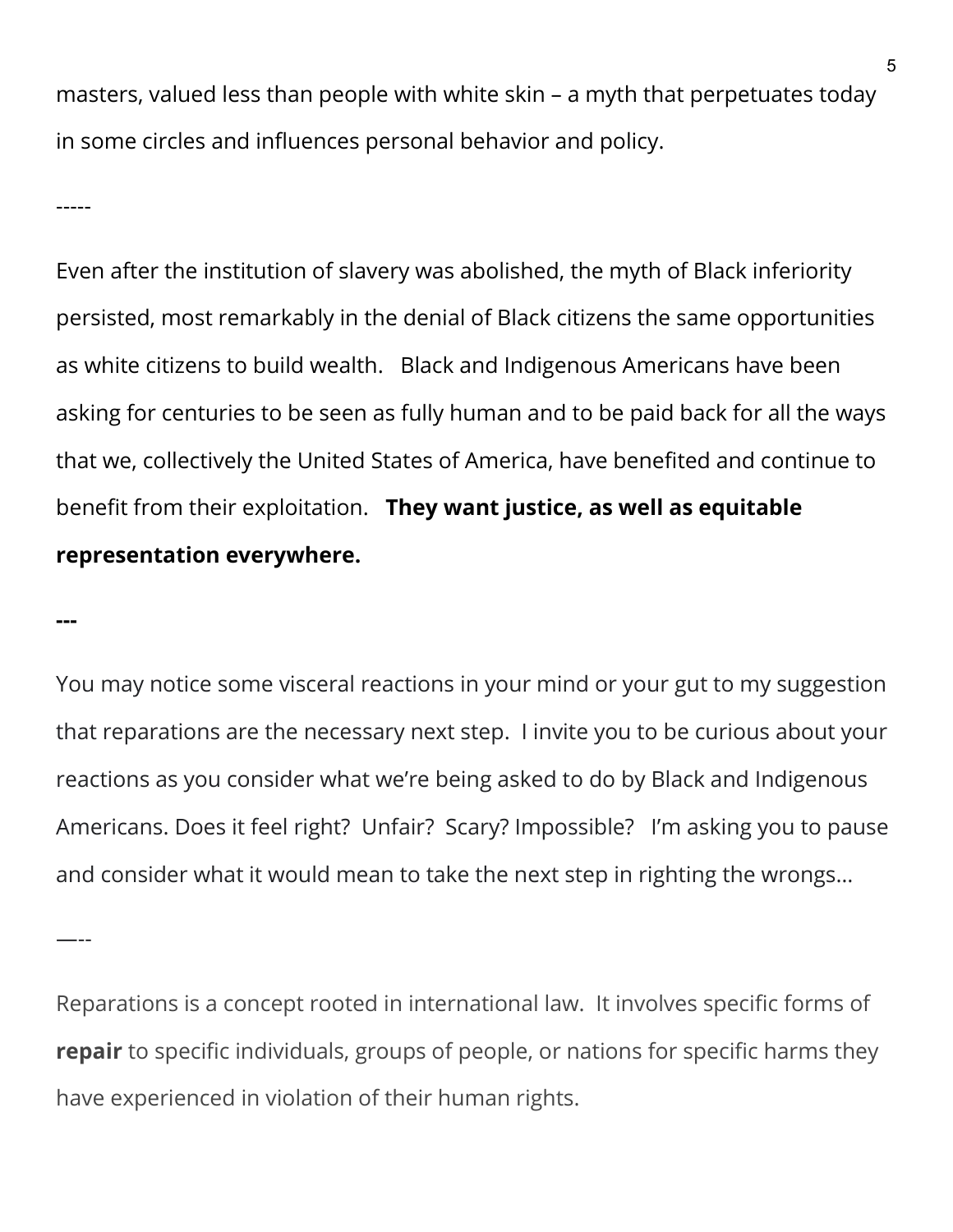There are several precedents where cash reparations have been paid: to individual Japanese Americans who were wrongly **interned** during WW II, Holocaust survivors and their children, and in post Apartheid South Africa. The concept of reparations is not new.

---

**-**----

Talk of reparations in America goes back well before slavery was even abolished, starting with the Quakers and other abolitionists.

In the final months of the Civil War, an effort toward reparations was made - 400,000 acres of land from Confederate landowners was ordered to be divvied up into 40 acre parcels and given to newly freed slaves and their families. Immediately following Lincoln's assassination President Johnson rescinded that order and Black **people who were already settled on the land, were turned out without remorse.** 

**What a missed opportunity in so many ways!** Can you just imagine what our country would be like today, if that immediate compensation had been paid? That 40 acres could have given the previously enslaved people a chance to provide economically for their families and a chance at "life, liberty, and the pursuit of happiness," our founding principle. We could have moved toward a more perfect union.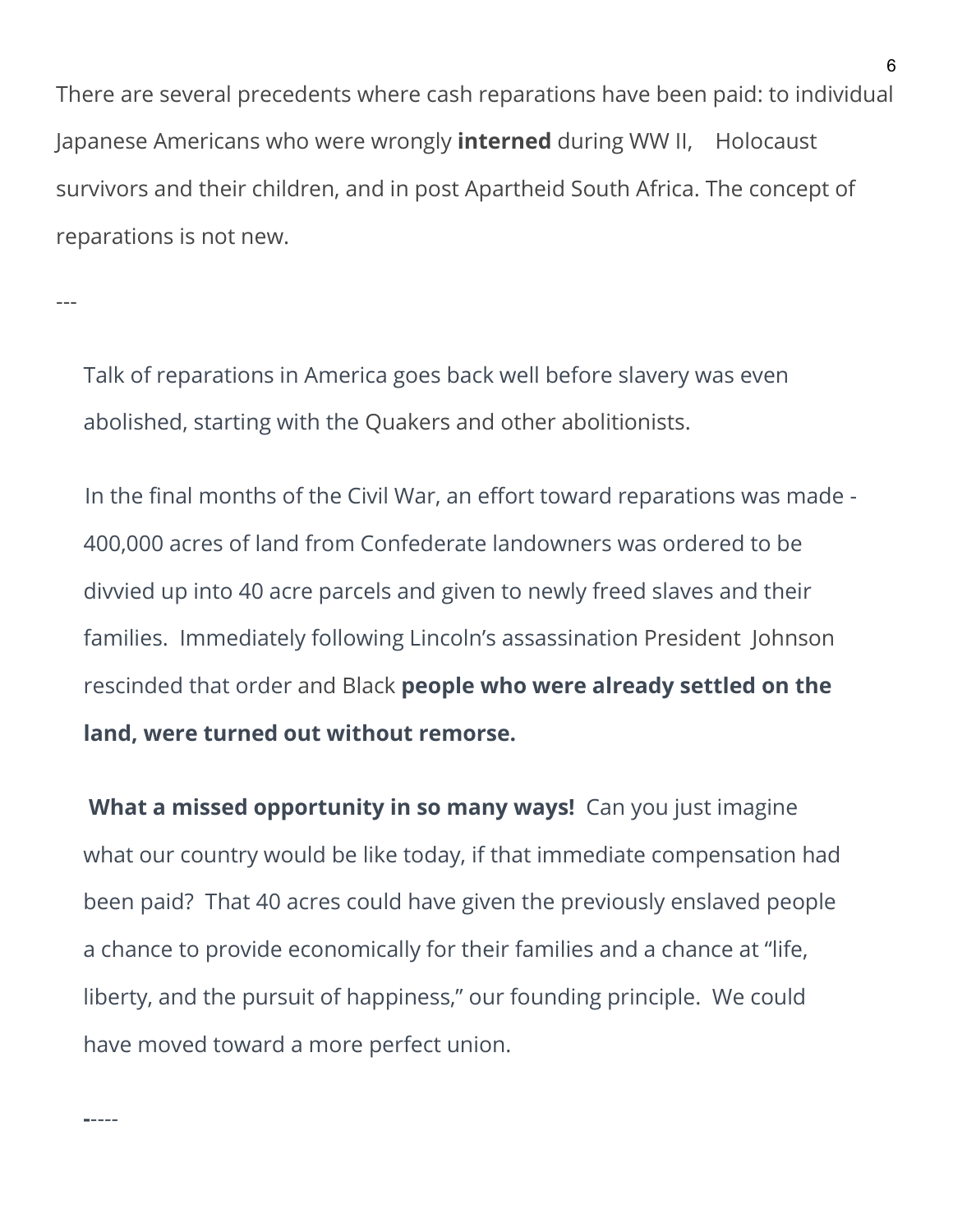**Further constitutional rights were** stripped away in the Jim Crow era, when Black people were subjected to a regime of racial terror and were **legally** systematically disenfranchised and economically strapped through the GI Bill, redlining of neighborhoods, loan discrimination, and educational inequities, which persisted into the 1960s.

With the passage of the Civil Rights Bill in 1965, discriminatory practices became illegal - but a 13th Amendment loophole and the "war on drugs" created another legal **pipeline to prison** for **mostly Black men**, who were again exploited by American corporations for free labor while incarcerated.

These legal policies created an enormous **racial wealth gap** between average white and Black Americans today. I'm not talking about salaries or wages here, but how much wealth a family accumulates over time **–**  generation to generation – it's called **median family wealth.**

In 2019 the median family wealth for white households was \$171,000 compared to \$17,600 for black households. **\$171,000 - \$17,600.** Just think about that gap.

---

–

You might be thinking… **Things appear better today and we often hear**, "We've come a long way, we're getting there. " For example: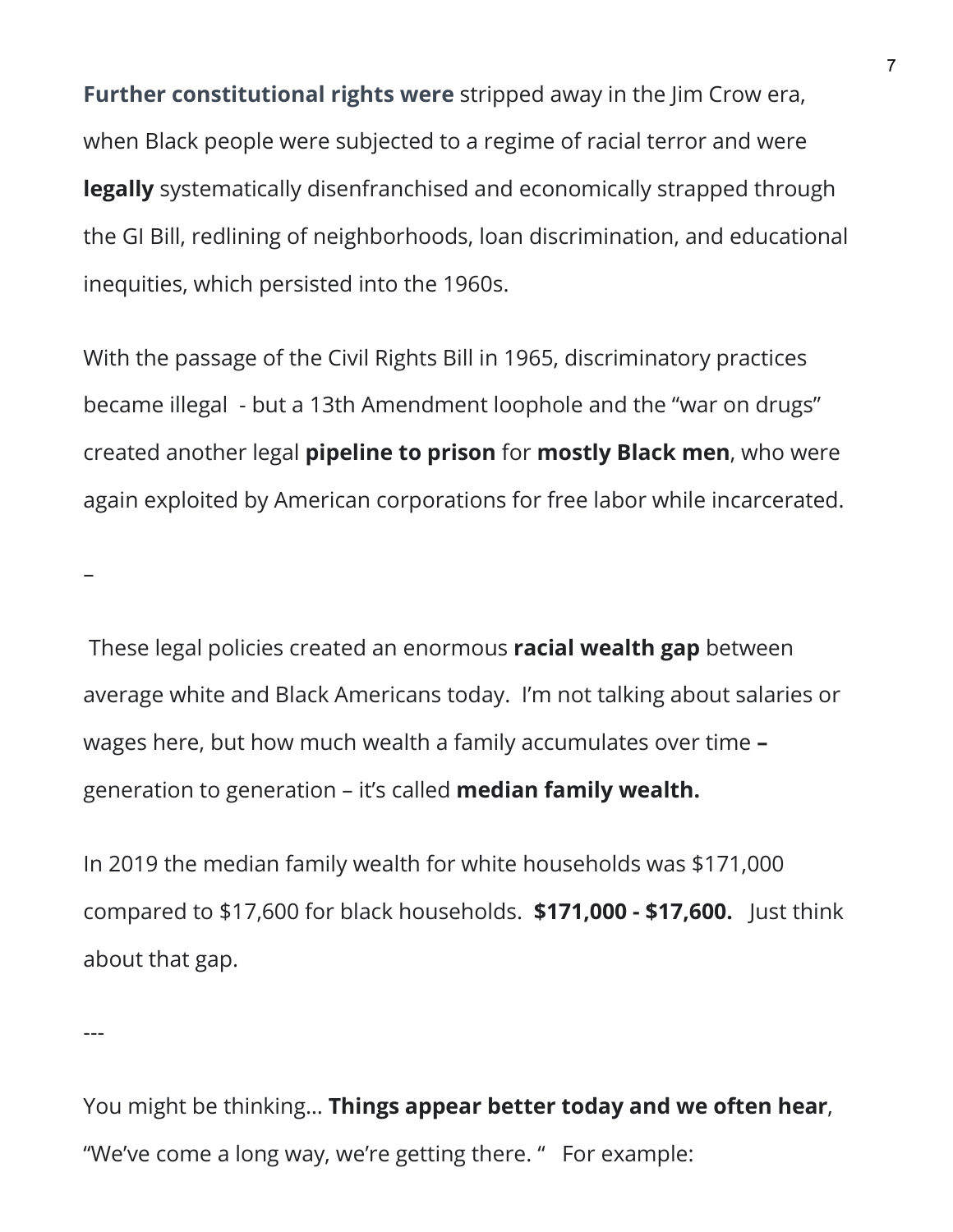- redlining is now illegal and being enforced;
- We've elected a Black president and now a Black/Asian VP;
- an official Juneteenth National Holiday has been established that marks the end of slavery;
- implicit bias training and race relations work has begun in business and industry.

While these are all good things, and some Black Americans have achieved much, but so far they have not affected the bottom line - **the racial wealth gap**. We are not getting there.

Data since 1982 shows the racial wealth gap is widening. And I repeat … **\$171,000 vs \$17,600**. **Average Black Americans are not making up for the years of economic oppression no matter how hard they work.** Systemic racism must be addressed in substance at this economic level, not just in symbols.

It's wealth, not wages, that gives opportunities for **owning homes**, **establishing businesses**, and **getting through unexpected crises**.

The injured are becoming more vocal, and for good reasons. As uncomfortable or painful as it is for us to listen to the frustration in their voices, we must. **Are we willing to explore our own discomfort, or will we look away again?**

**–-----**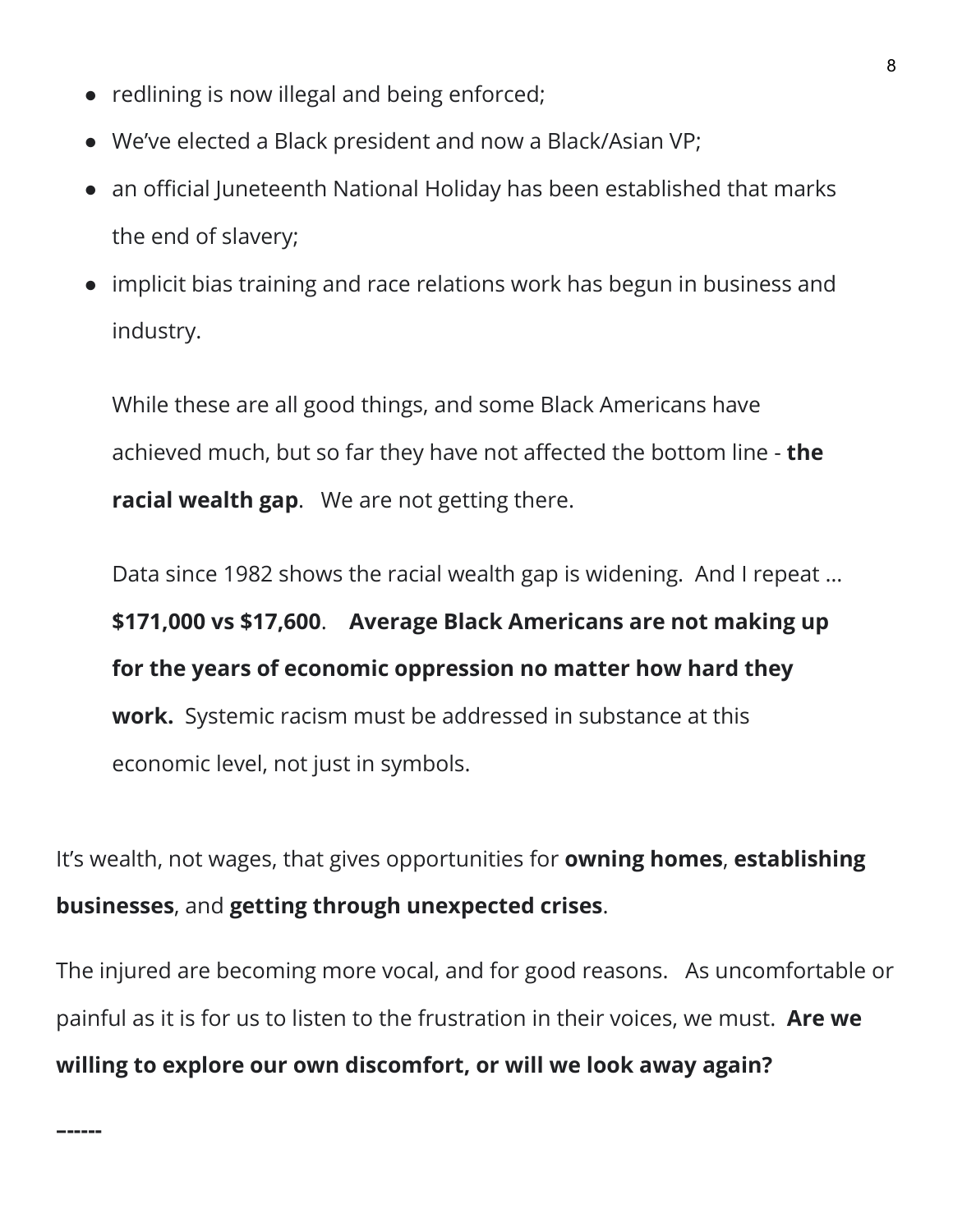There are several approaches to reparations for slavery in America. It is not an easy task and is fraught with complications, disagreements among and between Blacks and whites.

Reparations can be approached from both the national and local level. Let's look at the national first…

**The National Reparations movement,** founded in 1898 focuses on recognizing **descendants of enslaved people** for monetary compensation. On the other hand, The Black Lives Matter movement pushes for payouts for all Black people.

There is a bill in the US House of Representatives to create a federal commission to study "the lingering negative effects of the institution of slavery" in the U.S. - HR 40, harkening back to the original 40 acre promise. After being introduced for 32 straight years with no action, HR 40 was moved out of committee in 2021, and is awaiting a floor vote. Black scholars of reparations want the bill strengthened and push to keep the emphasis on a **national solution** for the debt America owes.

Local initiatives bring a different perspective to reparations. They are trying to repair damages by mitigating the effects on targeted areas with a more recent emphasis on urban renewal and its effects. - Evanston, Illinois, California, and even our capital city of Providence are tackling the issue.

-----

--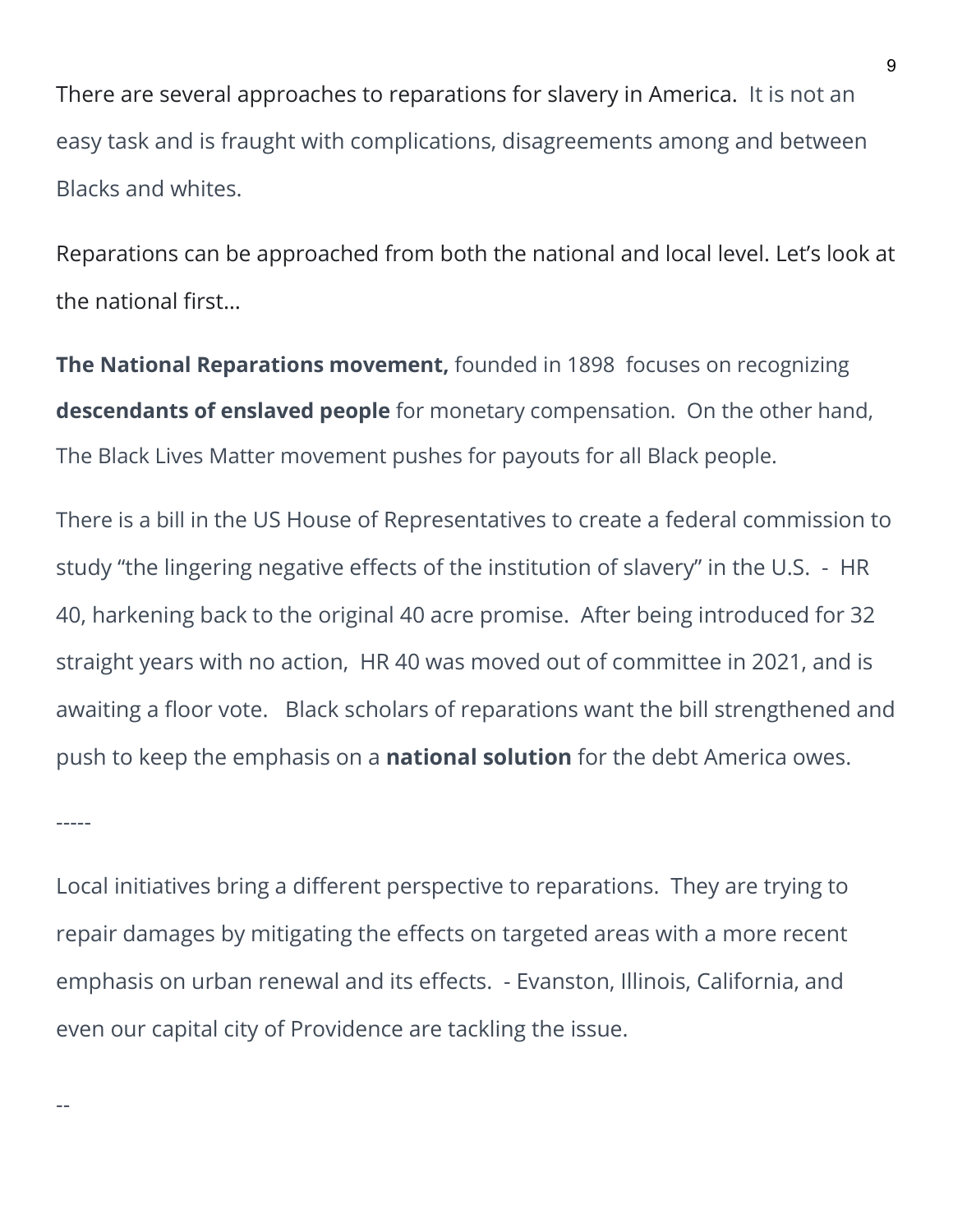Some reparations experts worry that these city and state efforts will detract from the need for national reparations - the need for the US government to **acknowledge, assess, and compensate** Black Americans for the harm that the institution of slavery and subsequent federal laws and policies have caused them. Only the Federal government can afford the payout of this debt. However, other activists think it is worth supporting local efforts to keep the focus on the need for reparations across the board.

-----

Some argue that **not reparations but reconciliation** - the restoring of friendly relations – should be the focus- - Reconciliation is the healing of a relationship after a wrong or a hurt has been done. But Black thinkers, academics, and writers are clear: **Repairing the damage as much as possible has to be part of the restoring of friendly relations.** Just saying sorry or feeling bad while avoiding accountability for individual or collective contributions to the violation is not reparations; there must be monetary compensation for the harm done, accompanied by **acts** of repair and restitution, combined with **efforts** to leverage power, influence, and resources to ensure cessation and non-repetition. Simply writing a check is not reparations.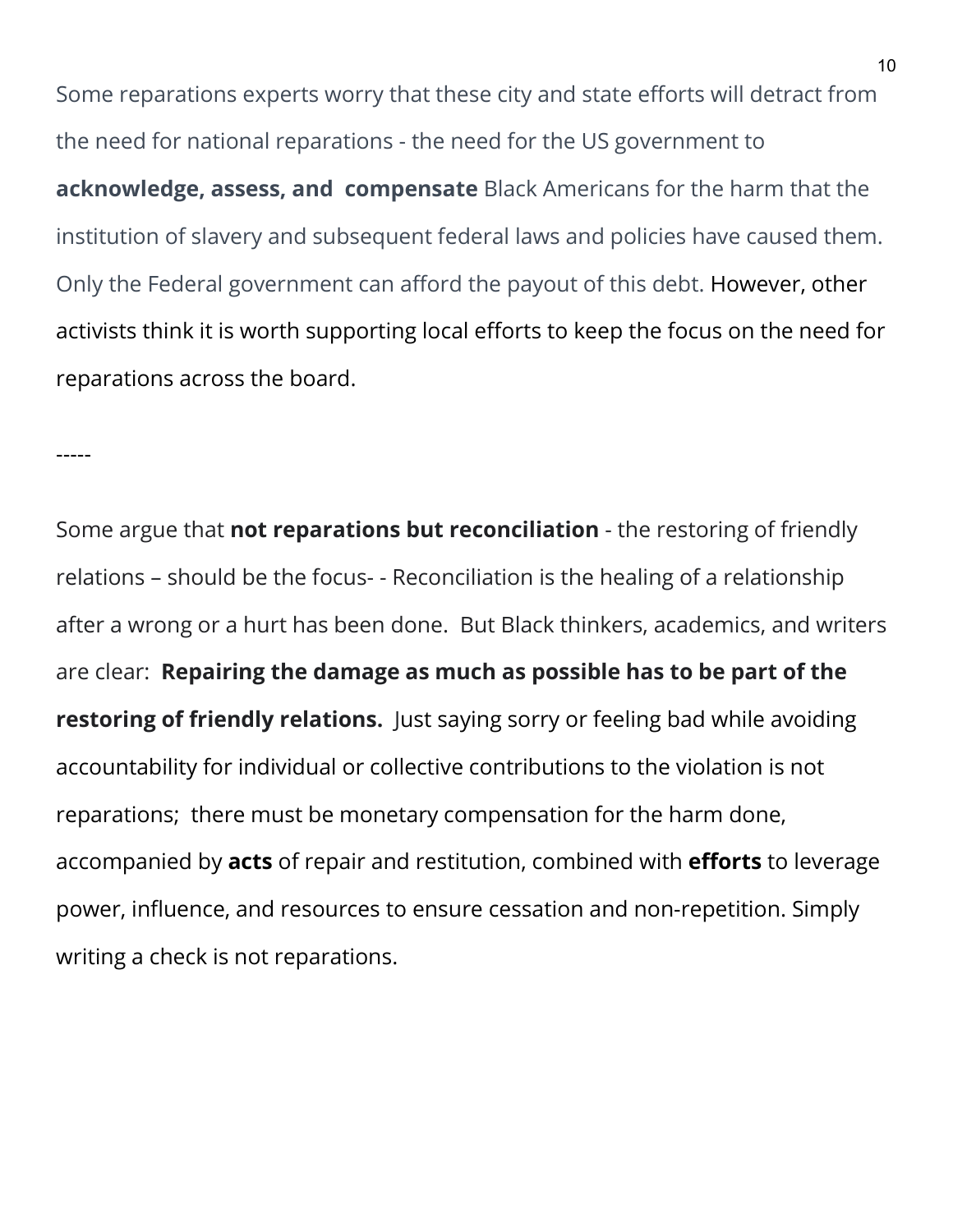No one can dispute that reparations and reconciliation is a process - much easier to achieve between two people, and harder when groups of people have been wronged, and even harder when the injury was so long ago.

The work of the UUCSC Antiracism group has been threefold:

- 1. **First, to LEARN – Learn** by exploring antiracism literature and our own histories as they relate to benefiting from the labor of enslaved people;
- 2. **Second, to EDUCATE Educate** the congregation and share the antiracism resources that our congregation and others can use to unearth and acknowledge their own histories; I encourage you to explore the resources on the UUCSC website, under the Black Lives Matter link. And to go to sources you don't normally go to: black and indigenous writers, playwrites and screenwriters, even of fiction - a good source of new perspective.
- 3. **Third, to ACTIVATE Activate** UUCSC to become an antiracist congregation! We encourage you to:
	- a. Please join our Antiracism group on Zoom for discussion at any meeting, as you are willing and able. We are an open group and welcome newcomers or drop inners.
	- b. Be vigilant about who you support for public office.
	- c. Bring up reparations in conversation with friends and relatives to stimulate thought about it.
	- d. Support Black and Indigenous Americans' success in business, politics, and education.